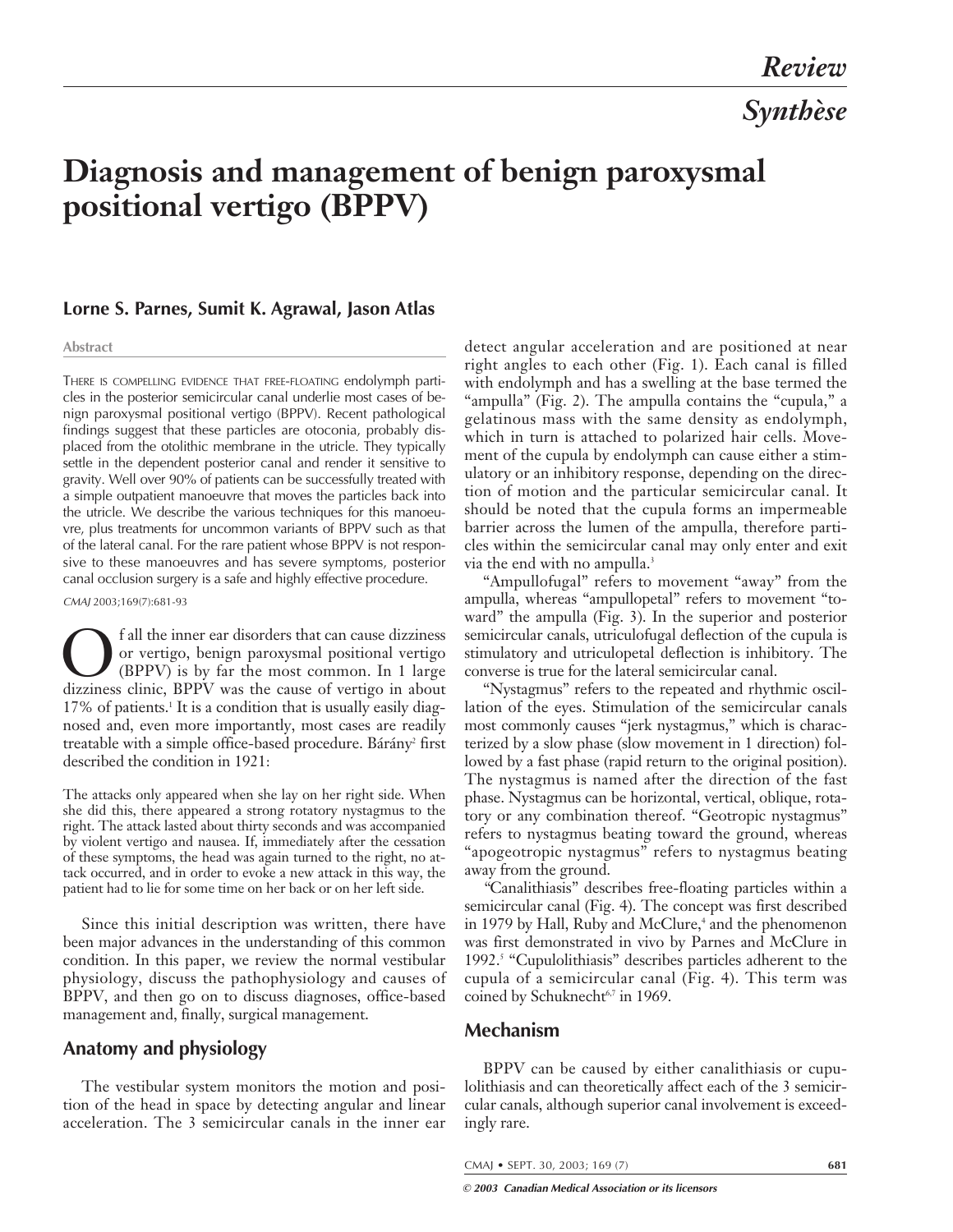## **Posterior canal BPPV**

The vast majority of all BPPV cases are of the posterior canal variant. The pathophysiology that causes most posterior canal BPPV cases is thought to be canalithiasis. This is probably because most free-floating endolymph debris tends to gravitate to the posterior canal, being the most gravity-dependent part of the vestibular labyrinth in both the upright and supine positions. Once debris enters the posterior canal, the cupular barrier at the shorter, more dependent end of the canal blocks the exit of the debris. Therefore, the debris becomes "trapped" and can only exit at the end without the ampulla (the *common crus*) (Fig. 4). Agrawal and Parnes<sup>8</sup> found obvious free-floating endolymph particles in 30% of ears operated on for posterior canal BPPV (Fig. 5).

The mechanism by which canalithiasis causes nystagmus in the posterior semicircular canal was described by Epley.9,10 Particles must accumulate to a "critical mass" in the dependent portion of the posterior semicircular canal. The canalith mass moves to a more dependent position when the orientation of the semicircular canal is modified in the gravitational plane. The drag thus created must overcome the resistance of the endolymph in the semicircular canal and the elasticity of the cupular barrier in order to deflect the cupula. The time taken for this to occur plus the original inertia of the particles explains the latency seen during the Dix–Hallpike manoeuvre, which is described later.



**Fig. 1: Spatial orientation of the semicircular canals.** Note how the posterior canal on 1 side is in the same plane as the contralateral superior canal. Both lateral canals are in the same plane, 30º above the horizontal.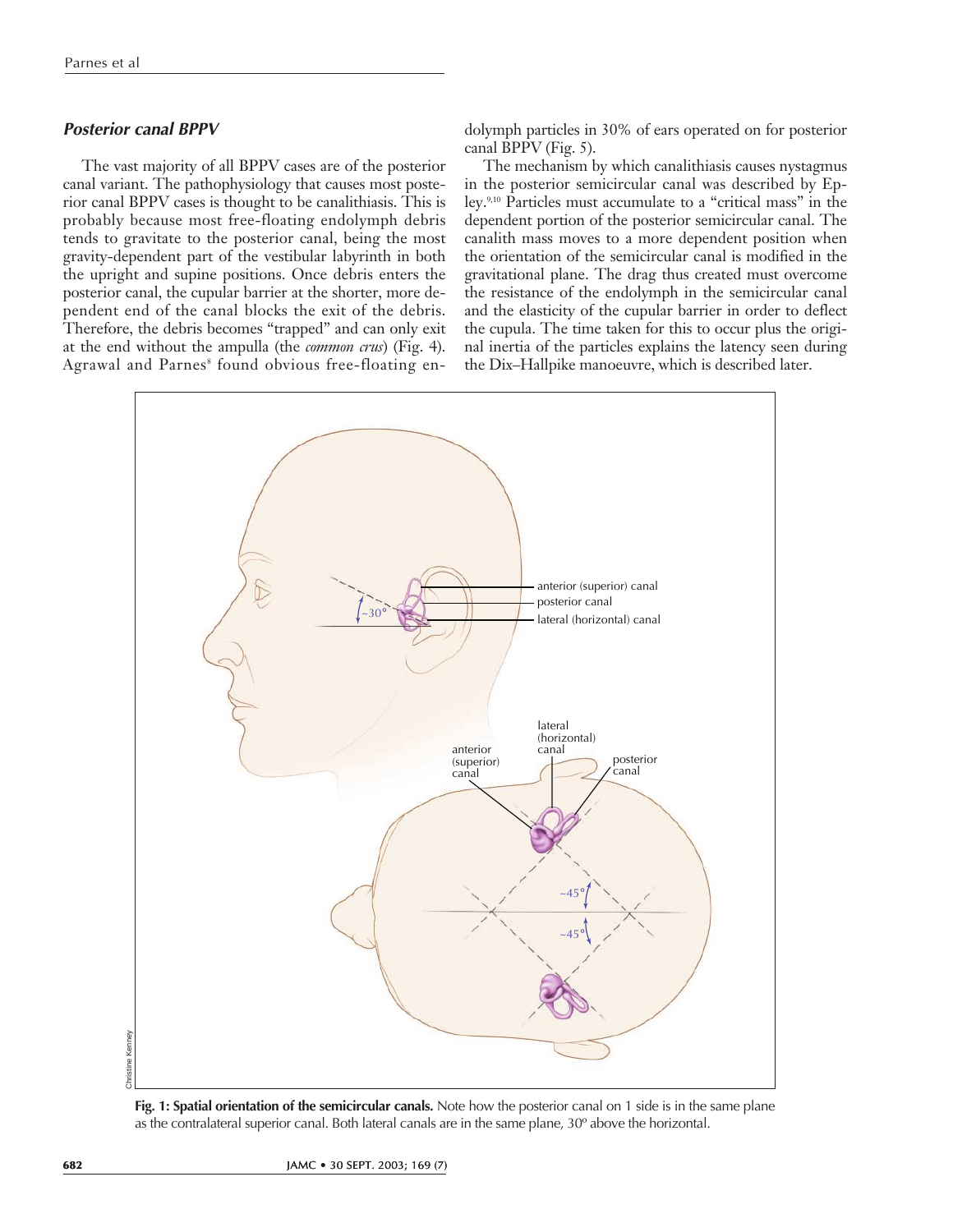In the head-hanging position, the canalith mass would move away from the cupula to induce ampullofugal cupular deflection. In the vertical canals, ampullofugal deflection produces an excitatory response. This would cause an abrupt onset of vertigo and the typical "torsional nystagmus" in the plane of the posterior canal. In the left headhanging position (left posterior canal stimulation), the fast component of the nystagmus beats clockwise as viewed by the examiner. Conversely, the right head-hanging position (right posterior canal stimulation) results in a counterclockwise nystagmus. These nystagmus profiles correlate with the known neuromuscular pathways that arise from stimulation of the posterior canal ampullary nerves in an animal model.<sup>11</sup>

This nystagmus is of limited duration, because the endolymph drag ceases when the canalith mass reaches the limit of descent and the cupula returns to its neutral position. "Reversal nystagmus" occurs when the patient returns to the upright position; the mass moves in the opposite direction, thus creating a nystagmus in the same plane but the opposite direction. The response is fatiguable, because the particles become dispersed along the canal and become less effective in creating endolymph drag and cupular deflection.

#### **Lateral (horizontal) canal BPPV**

Although BPPV most commonly affects the posterior semicircular canal, 1 report suggests that up to 30% of BPPV may be of the horizontal canal variant.<sup>12</sup> In our dizziness clinic, the horizontal canal variant accounts for less than 5% of our BPPV cases. However, our findings may be biased by the long wait for an assessment in our clinic (> 5 months), as it has also been our experience that lateral canal BPPV resolves much more quickly than posterior canal BPPV. These observations are understandable when one considers the orientations of the canals. The posterior canal hangs inferiorly and has its cupular barrier at its shorter, more dependent end. Any debris entering the canal essentially becomes trapped within it. In contrast, the lateral canal slopes up and has its cupular barrier at the upper end. Therefore, free-floating debris in the lateral canal would tend to float back out into the utricle as a result of natural head movements.

In lateral canal canalithiasis, particles are most often in the long arm of the canal relatively far from the ampulla. If the patient performs a lateral head turn toward the affected ear, the particles will create an ampullopetal endolymph flow, which is stimulatory in the lateral canal. A geotropic nystagmus (fast phase toward the ground) will be present. If the patient turns away from the affected side, the particles will create an inhibitory, ampullofugal flow. Although the nystagmus will be in the opposite direction, it will still be a geotropic nystagmus, because the patient is now facing the opposite direction. Stimulation of a canal creates a greater response than the inhibition of a canal, therefore the direction of head turn that creates the strongest response (i.e., stimulatory response) represents the affected side in geotropic nystagmus (Table 1).

Cupulolithiasis is thought to play a greater role in lateral canal BPPV than in the posterior canal variant. As particles are directly adherent to the cupula, the vertigo is often intense and persists while the head is in the provocative posi-



**Fig. 2: Osseous (grey/white) and membranous (lavender) labyrinth of the left inner ear.** Perilymph fills the osseous labyrinth external to the membranous labyrinth, whereas endolymph fills the membranous labyrinth.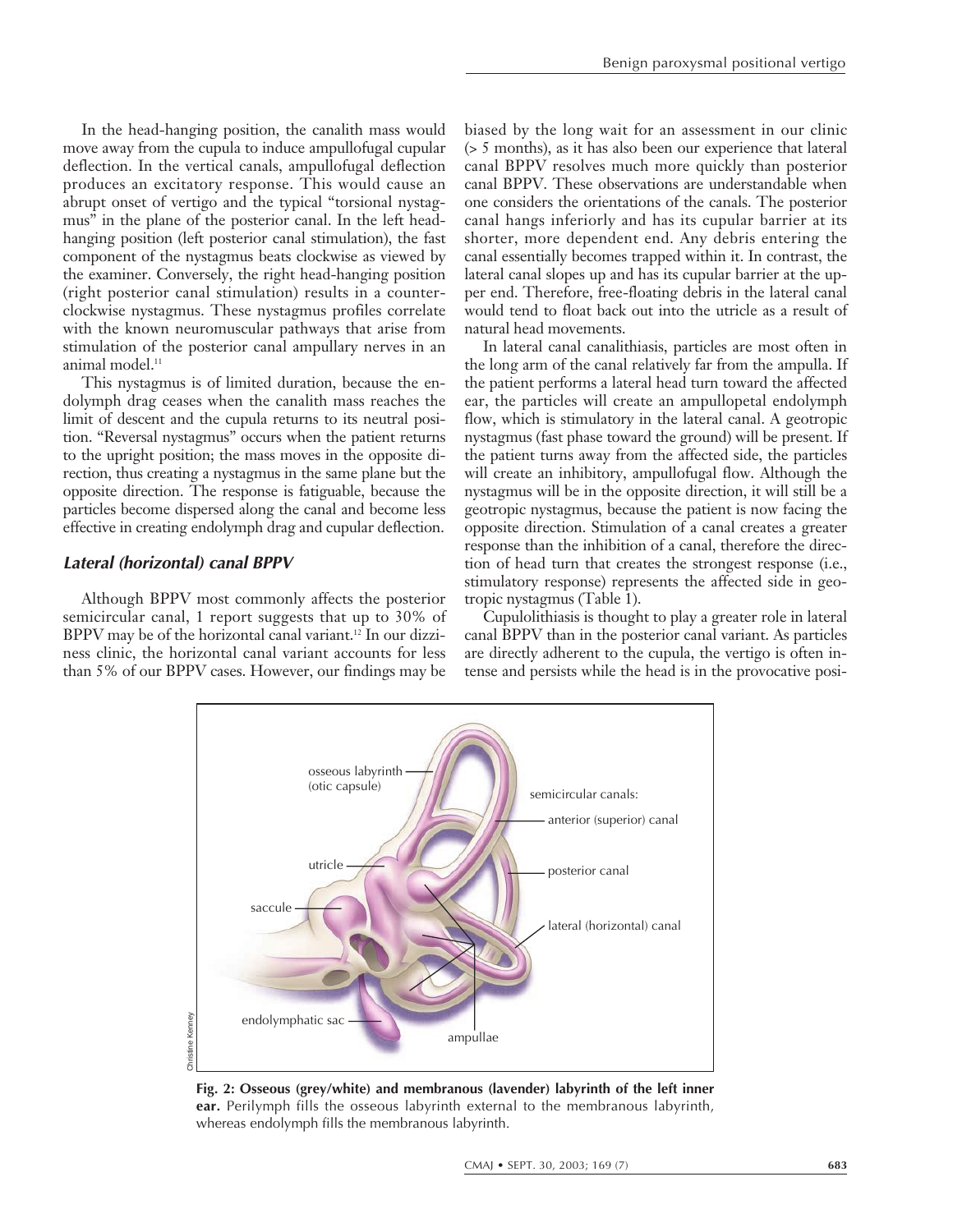tion. When the patient's head is turned toward the affected side, the cupula will undergo an ampullofugal (inhibitory) deflection causing an apogeotropic nystagmus. A head turn to the opposite side will create an ampullopetal (stimulatory) deflection, resulting in a stronger apogeotropic nystagmus. Therefore, turning away from the affected side will create the strongest response (Table 1). Apogeotropic nystagmus is present in about  $27\%$  of patients<sup>12</sup> who have lateral canal BPPV.

# **Epidemiology**

BPPV is the most common disorder of the peripheral vestibular system.<sup>13</sup> Mizukoshi and colleagues<sup>14</sup> estimated the incidence to be 10.7 to 17.3 per 100 000 per year in Japan, although this is likely to be an underestimate because most cases of BPPV resolve spontaneously within months. Several studies have suggested a higher incidence in women, $14-16$  but in younger patients and those with posttraumatic BPPV the incidence may be equal between men and women.<sup>1</sup> The age of onset is most commonly between the fifth and seventh decades of life.<sup>14,15,17</sup> Elderly people are at increased risk, and a study of an elderly population undergoing geriatric assessment for non-balance-related complaints found that 9% had unrecognized BPPV.<sup>18</sup> BPPV most often involves a single semicircular canal, usually posterior, but may involve both posterior and lateral canals in the same inner ear. Posterior canal BPPV may convert to lateral canal BPPV following repositioning manoeuvres. Head trauma is the most common cause of simultaneous bilateral posterior canal BPPV.

## **Causes of BPPV**

In most cases, BPPV is found in isolation and termed "primary" or "idiopathic" BPPV. This type accounts for about 50%–70% of cases. The most common cause of "secondary*"* BPPV is head trauma, representing 7%–17% of all BPPV cases.1,15 A blow to the head may cause the release of numerous otoconia into the endolymph, which probably explains why many of these patients suffer from bilateral BPPV.1 Viral neurolabyrinthitis or so-called "vestibular neuronitis" has been implicated in up to 15% of BPPV cases.15

Ménière's disease has also been shown to be strongly associated with BPPV. There is large variation in the literature regarding what proportion of patients with BPPV also have the diagnosis of Ménière's disease. Estimates range from  $0.5\%$  to  $31\%$ .<sup>19,20</sup> Gross and colleagues<sup>21</sup> found that 5.5% of patients with Ménière's disease had "certain" posterior canal BPPV. The causative mechanism is not well understood but may be the result of hydropically induced



**Fig. 3: Schematic drawing of the physiology of the left posterior semicircular canal.** In the image on the right, note the excitatory response (increased neural firing) with utriculofugal cupular displacement. The same excitatory response would occur in the superior (anterior) canal with utriculofugal cupular displacement, whereas the opposite (inhibitory) response would occur with utriculofugal cupular displacement in the lateral canal. The same rules would apply to the image on the left. CNVIII = vestibular nerve, ms = millisecond.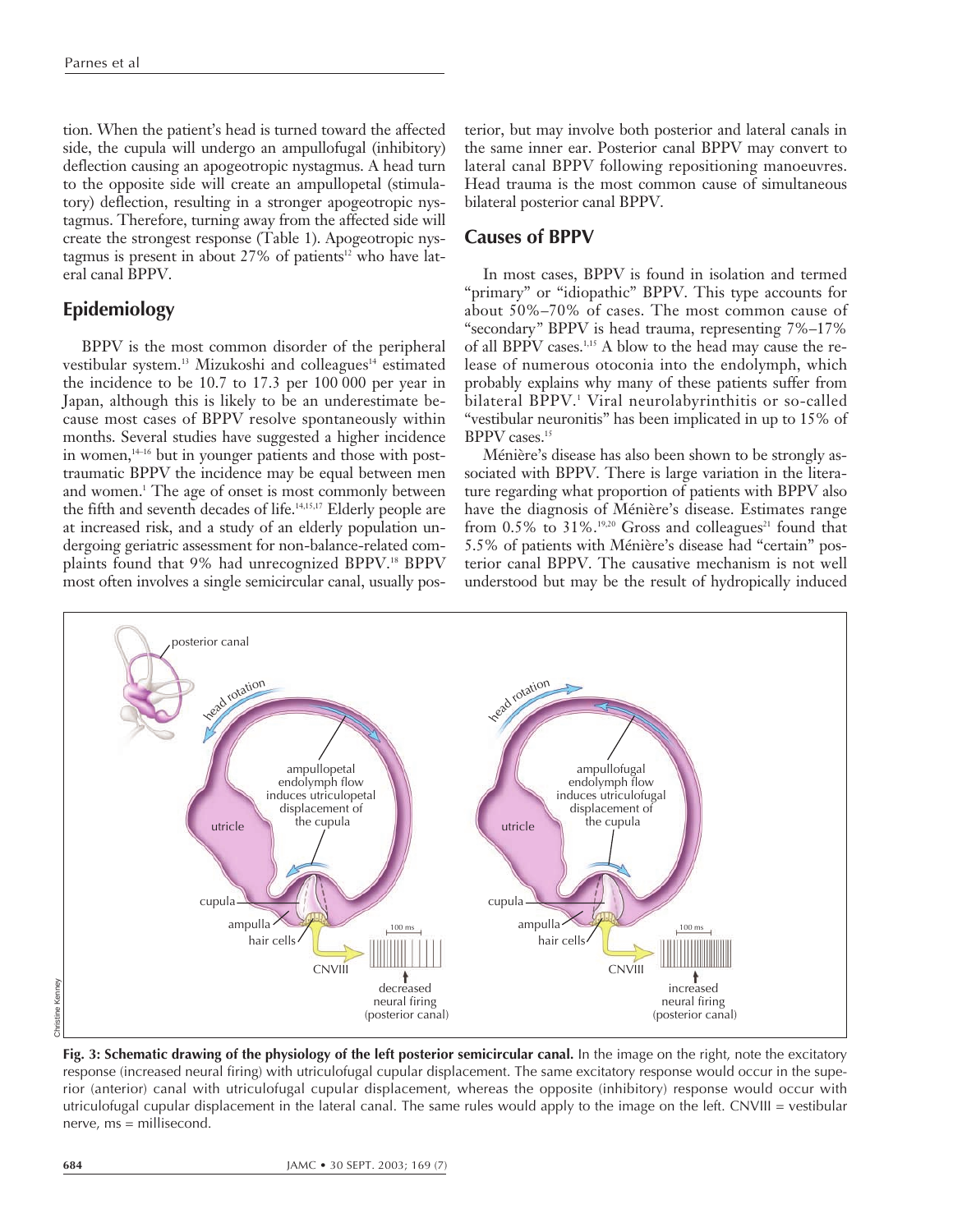damage to the macula of the utricle or by partial obstruction of the membranous labyrinth.<sup>21</sup>

Recently, migraines have been found to be closely associated with BPPV. Ishiyama and colleagues $22$  and Lempert and colleagues<sup>23</sup> found an increased incidence of migraine in patients with BPPV and higher recurrence rates of BPPV after successful positioning in patients with migraine. It has been suggested that spasm of the inner ear arteries may be a possible causative mechanism, because vasospasm is well documented in migraines.<sup>22,24</sup>

Secondary BPPV has also been described after inner ear surgery.20,25,26 The cause is thought to be linked to utricular damage during the procedure, leading to the release of otoconia.



**Fig. 4: Left inner ear.** Depiction of canalithiasis of the posterior canal and cupulolithiasis of the lateral canal.



**Fig. 5: Sequential computer-regenerated photographs taken from an intra-operative video of a fenestrated posterior semicircular canal.** Note the single white conglomerate mass within the membranous duct (arrow) (left). Note how the mass has fragmented into tiny particles 2–3 minutes later, after the membranous duct has been probed (right).

# **Diagnosis**

### **History**

Patients describe sudden, severe attacks of either horizontal or vertical vertigo, or a combination of both, precipitated by certain head positions and movements. The most common movements include rolling over in bed, extending the neck to look up and bending forward. Patients can often identify the affected ear by stating the direction of movement that precipitates the majority of the attacks (e.g., when rolling over in bed to the right, but not the left, precipitates dizziness, this indicates right ear involvement). A study by Kentala and Pyykko<sup>27</sup> reported that 80% of patients experience a rotatory vertigo and 47% experience a floating sensation. The attacks of vertigo typically last fewer than 30 seconds, however, some patients overestimate the duration by several minutes. Reasons for this discrepancy may include the fear associated with the intense vertigo along with the nausea and disequilibrium that may follow the attack. The vertigo attacks occur in spells; patients have several attacks a week (23%) or during the course of 1 day  $(52\%)$ .<sup>27</sup>

In addition to vertigo, many patients complain of lightheadedness, nausea, imbalance and, in severe cases, sensitivity to all directions of head movement. Many patients also become extremely anxious for 2 main reasons. Some fear that the symptoms may represent some kind of sinister underlying disorder such as a brain tumour. For others, the symptoms can be so unsettling that they go to great lengths to avoid the particular movements that bring on the vertigo. For this reason, some may not even realize that the condition has resolved, as it so often does over time without any treatment at all. BPPV can be described as selflimited, recurrent or chronic.

As the name implies, BPPV is most often a benign condition, however, in certain situations it may become dangerous. For example, a painter looking up from the top of a ladder may suddenly become vertiginous and lose his or her balance, risking a bad fall. The same would hold true for underwater divers who might get very disoriented from acute vertigo. Heavy machinery operators should use great caution especially if their job involves significant head movement. Most people can safely drive their car as long as they are careful not to tip their head back when checking their blind spot.

**Table 1: Lateral (horizontal) canal BPPV — side of origin and mechanism based upon direction and intensity of nystagmus**

|                                                 | Side of origin and mechanism of BPPV          |                                           |  |  |
|-------------------------------------------------|-----------------------------------------------|-------------------------------------------|--|--|
| Intensity of nystagmus                          | Apogeotropic<br>nystagmus                     | Geotropic<br>nystagmus                    |  |  |
| Stronger on left side<br>Stronger on right side | Right cupulolithiasis<br>Left cupulolithiasis | Left canalithiasis<br>Right canalithiasis |  |  |

Note: BPPV = benign paroxysmal positional vertigo. Lateral canal BPPV side of origin and mechanism are based upon the direction and intensity of nystagmus in the 2 lateral head positions.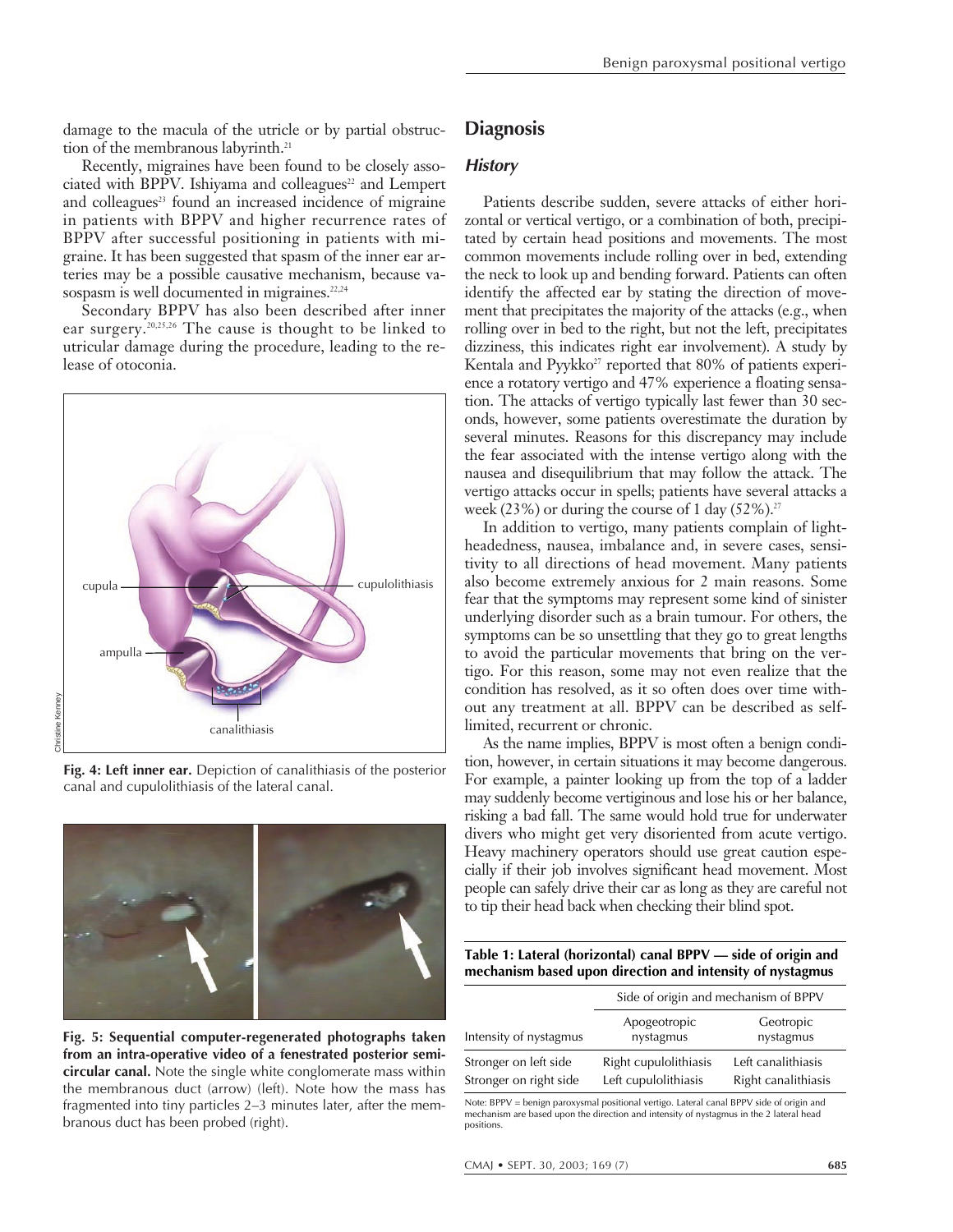Although 50%–70% of BPPV is idiopathic (with no identifiable cause), a history should be taken regarding possible secondary causes of BPPV. These include head

trauma, viral labyrinthitis or vestibular neuronitis, Ménière's disease, migraines, and otologic and nonotologic surgery.

#### **Diagnostic manoeuvres**

The use of the Dix–Hallpike manoeuvre to diagnose posterior canal BPPV was first described in 1952.<sup>28</sup> As shown in Fig. 6, the patient is initially seated in position A and then lowered

to position B, and the patient's eyes are observed for nystagmus. After the head is lowered, the typical nystagmus onset has a brief latency (1–5 seconds) and limited duration (typi- $\text{cally} < 30$  seconds). With the eyes in the mid (neutral) position, the nystagmus has a slight vertical component, the fast phase of which is upbeating. There is a stronger torsional component, the fast phase of which has the superior pole of the eye beating toward the affected (dependent) ear. The direction of the nystagmus reverses when the patient is brought into the upright position and the nystagmus will fatigue with repeat testing. Along with the nystagmus, the pa-

#### **Causes of BPPV**

Primary or idiopathic (50%–70%) Secondary (30%–50%)

- Head trauma (7%–17%)
- Viral labyrinthitis (15%) • Ménière's disease (5%)
- Migraines  $(< 5\%)$
- Inner ear surgery  $(< 1\%)$

tient will describe feeling vertiginous, the intensity of which parallels the nystagmus response. It should be emphasized that the 2 posterior canals are tested independently, the

right with the head turned right and the left with the head turned left.

Testing for lateral canal BPPV is done by laying the patient supine and then quickly turning the patient's head (and body) laterally toward the side being tested. A purely horizontal nystagmus occurs that is geotropic (fast component toward the lowermost ear) in the majority of cases, but may be apogeotropic (toward the uppermost ear) in 27% of cases.12 Compared with the

vertical–torsional nystagmus of posterior canal BPPV, this horizontal nystagmus has a shorter latency, stronger intensity while maintaining the test position and is less prone to fatigue.<sup>29</sup> Both sides are tested, and the direction of nystagmus coupled with the direction of roll that causes the greatest nystagmus intensity often identifies the affected side and the mechanism (Table 1).

Overall, the history and eye-findings during positional testing are the gold standards for diagnosing BPPV. Additional testing is not normally necessary. Because electronystagmography (ENG) does not record torsional eye move-



**Fig. 6: Dix–Hallpike manoeuvre (right ear).** The patient is seated and positioned so that the patient's head will extend over the top edge of the table when supine. The head is turned 45º toward the ear being tested (position A). The patient is quickly lowered into the supine position with the head extending about 30º below the horizontal (position B). The patient's head is held in this position and the examiner observes the patient's eyes for nystagmus. In this case with the right side being tested, the physician should expect to see a fast-phase counter-clockwise nystagmus. To complete the manoeuvre, the patient is returned to the seated position (position A) and the eyes are observed for reversal nystagmus, in this case a fast-phase clockwise nystagmus.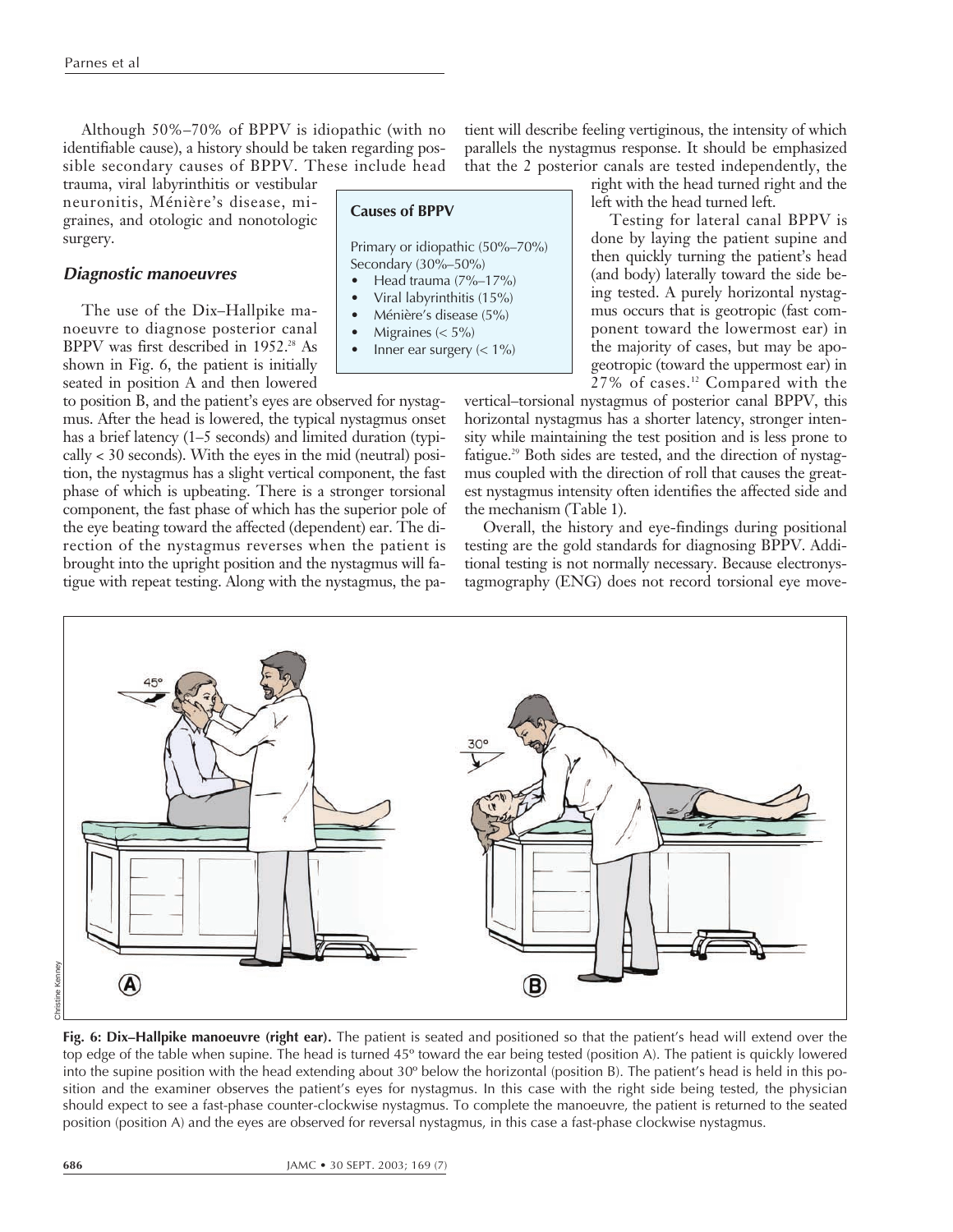ments, it adds little to the diagnosis of BPPV. More recently, infrared videography has allowed for direct eye observation during the testing manoeuvres, but 3-dimensional eye movement analysis $30$  is not common in clinical practice. Rotational-chair testing and posturography have no role to play in this disorder. Imaging with CT scanning or MRI is unnecessary unless there are atypical or unusual features to the assessment.

## **Subjective versus objective BPPV**

A certain subset of patients may not demonstrate the typical nystagmus during the Dix–Hallpike manoeuvre, but they may still experience the classic vertigo during positioning. This has been termed "subjective" BPPV, and several studies have found repositioning manoeuvres to be highly effective in this group of patients. Haynes and colleagues,<sup>31</sup> Tirelli and colleagues<sup>32</sup> and Weider and colleagues<sup>33</sup> found that patients with subjective BPPV who were treated with various repositioning manoeuvres had response rates of 76%–93% overall. Proposed theories to explain the lack of nystagmus in patients with BPPV during the Dix–Hallpike manoeuvre include the following: subtle nystagmus missed by the observer, fatigued nystagmus from repeat testing before the manoeuvre and a less noxious form of BPPV that elicits vertigo but with an inadequate neural signal to stimulate the vestibulo-ocular pathway.<sup>31</sup>

## **Differential diagnosis**

There are very few conditions that can even remotely resemble BPPV. In Ménière's disease, the vertigo spells are not provoked by position change, and they last much longer (30 minutes to several hours). Furthermore, there is accompanying tinnitus and hearing loss. The vertigo in labyrinthitis or vestibular neuronitis usually persists for days. The vertigo may be aggravated by head movements in any direction, and this needs to be carefully extracted from the history so as to not confuse it with specific position change–evoked vertigo. In addition, the Dix–Hallpike test should not induce the burst of nystagmus seen in BPPV. Very rarely, posterior fossa tumours can mimic BPPV, but there have been no reports in the literature of a tumour that has perfectly replicated all of the features of a positive Dix–Hallpike manoeuvre. As mentioned previously, BPPV can be secondary, so as to occur concurrently with, or subsequent to, other inner ear or CNS disorders. Furthermore, being so common, BPPV can often be a coincidental finding with other disorders.

## **Nonsurgical management**

The management of BPPV has changed dramatically in the past 20 years as our understanding of the condition has progressed. Traditionally, patients were instructed to avoid positions that induced their vertigo. Medications were prescribed for symptomatic relief, but 1 double-blind study showed that they were largely ineffective.<sup>34</sup> BPPV is selflimited, and most cases resolve within 6 months. As the theories of cupulolithiasis and canalithiasis emerged, several noninvasive techniques were developed to correct the pathology directly. An earlier method used habituation exercises and, although some benefit was achieved, the effect was not long-lasting and the exercises proved to be too burdensome for many patients.<sup>35,36</sup>

#### **Liberatory manoeuvre**

In 1988, Semont and colleagues<sup>37</sup> described the "liberatory manoeuvre" (Fig. 7) based on the cupulolithiasis theory. It was believed that this series of rapid changes of head position freed deposits that were attached to the cupula. The manoeuvre begins with the patient in the sitting position and the head turned away from the affected side. The patient is then quickly put into a position lying on his or her side, toward the affected side, with his or her head turned upward. After about 5 minutes, the patient is quickly moved back through the sitting position to the opposite position lying on his or her side with his or her head now facing downward. The patient remains in this second position for 5–10 minutes before slowly being brought back to the sitting position.

In their series of 711 patients, Semont and colleagues<sup>37</sup> found an 84% response rate after 1 procedure and a 93% response rate after a second procedure 1 week later. Several other case series have had response rates of 52%–90%, 31,38,39,40 with recurrence rates of up to 29%.<sup>31</sup> There has been no difference in efficacy shown between the liberatory manoeuvre and particle repositioning manoeuvre, which is described in the following section, in randomized studies by Herdman and colleagues<sup>39</sup> and Cohen and Jerabek.<sup>41</sup> In our opinion, the lib-

#### **Diagnosis of BPPV**

#### **History**

- Rotatory vertigo
- $Lasts < 30$  seconds
- Precipitated by head movements
- Dix–Hallpike manoeuvre (posterior canal BPPV)
- Brief latency (1-5 seconds)
- Limited duration  $( $30 \text{ seconds}$ )$
- Torsional nystagmus toward downmost ear
- Reversal of nystagmus upon sitting
- Fatiguability of the response
- Lateral head turns (horizontal canal BPPV)
- Geotropic nystagmus
- Apogeotropic nystagmus
- Subjective BPPV
- Classic vertigo during positioning
- No nystagmus seen repositioning manoeuvres still effective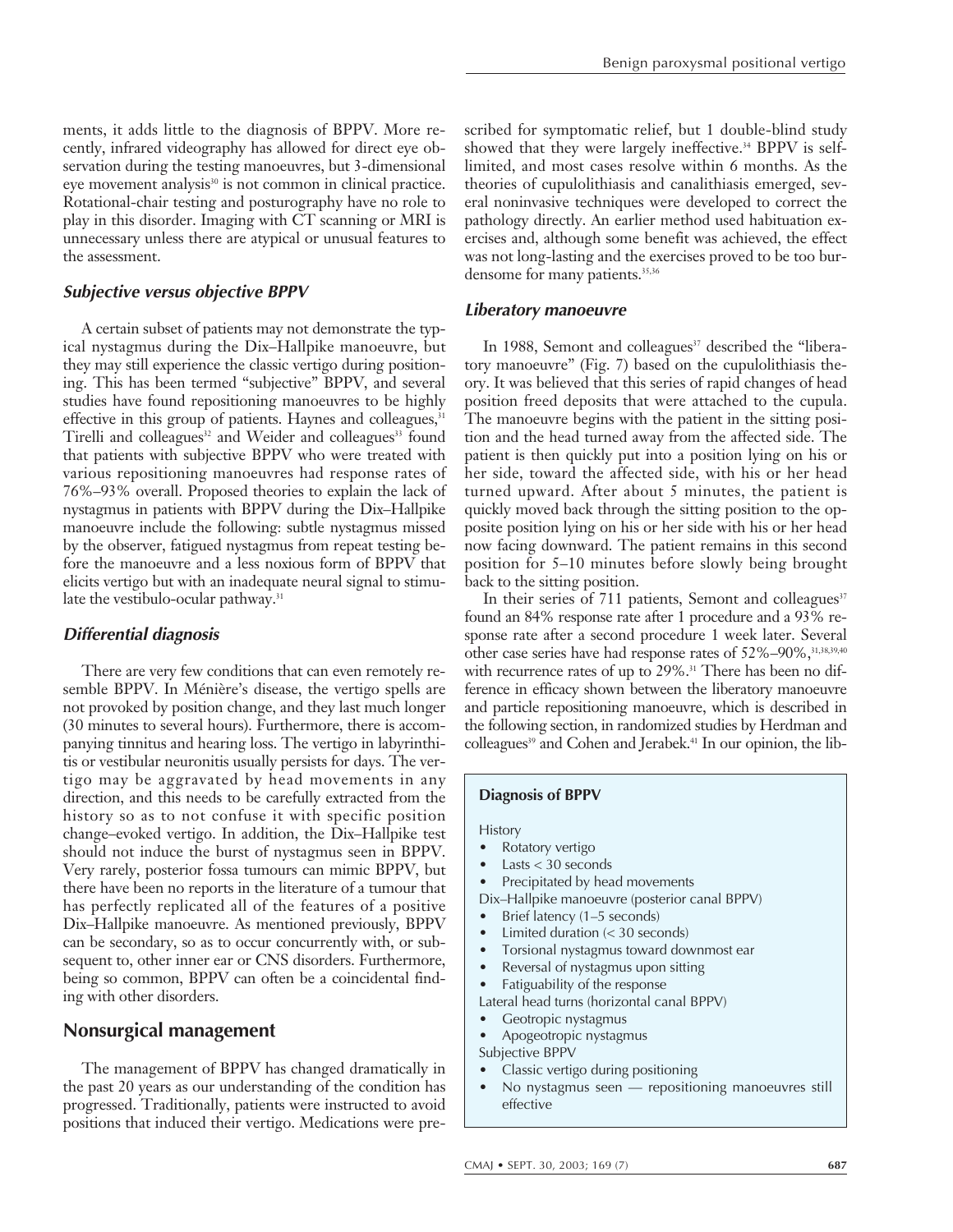eratory manoeuvre is effective, but is cumbersome with elderly and obese patients, and shows no increased efficacy compared with the simple particle repositioning manoeuvre.

#### **Particle repositioning manoeuvre**

Although he had been teaching his technique for many years, it was not until 1992 that Epley<sup>42</sup> published his first report on the "canalith repositioning procedure" (CRP). This highly successful "Epley manoeuvre" is performed with the patient sedated. Mechanical skull vibration is routinely used and the patient's head is moved sequentially through 5 separate positions. Epley postulated that the procedure enabled the otolithic debris to move under the influence of gravity from the posterior semicircular canal into the utricle. Most clinicians today are thought to use a modified version of the CRP.

One modified CRP is the particle repositioning manoeuvre (PRM) which is a 3-position manoeuvre that eliminates the need for sedation and mastoid vibration<sup> $43,44$ </sup> (Fig. 8). With proper understanding of inner ear anatomy and the pathophysiology of BPPV, various appropriately trained health professionals, including family doctors and physiotherapists, should be able to successfully carry out the PRM in most straightforward cases. Atypical cases or cases that do not respond to this manoeuvre should be referred to a tertiary care dizziness clinic.

In the PRM:

- 1. Place the patient in a sitting position
- 2. Move the patient to the head-hanging Dix–Hallpike position of the affected ear
- 3. Observe the eyes for "primary stage" nystagmus
- 4. Maintain this position for 1–2 minutes (position B)
- 5. The head is turned 90° to the opposite Dix–Hallpike position while keeping the neck in full extension (position C)
- 6. Continue to roll the patient another 90° until his or her head is diagonally opposite the first Dix–Hallpike position (position D). The change from position B, through



**Fig. 7: Liberatory manoeuvre of Semont (right ear).** The top panel shows the effect of the manoeuvre on the labyrinth as viewed from the front and the induced movement of the canaliths (from blue to black). This manoeuvre relies on inertia, so that the transition from position 2 to 3 must be made very quickly.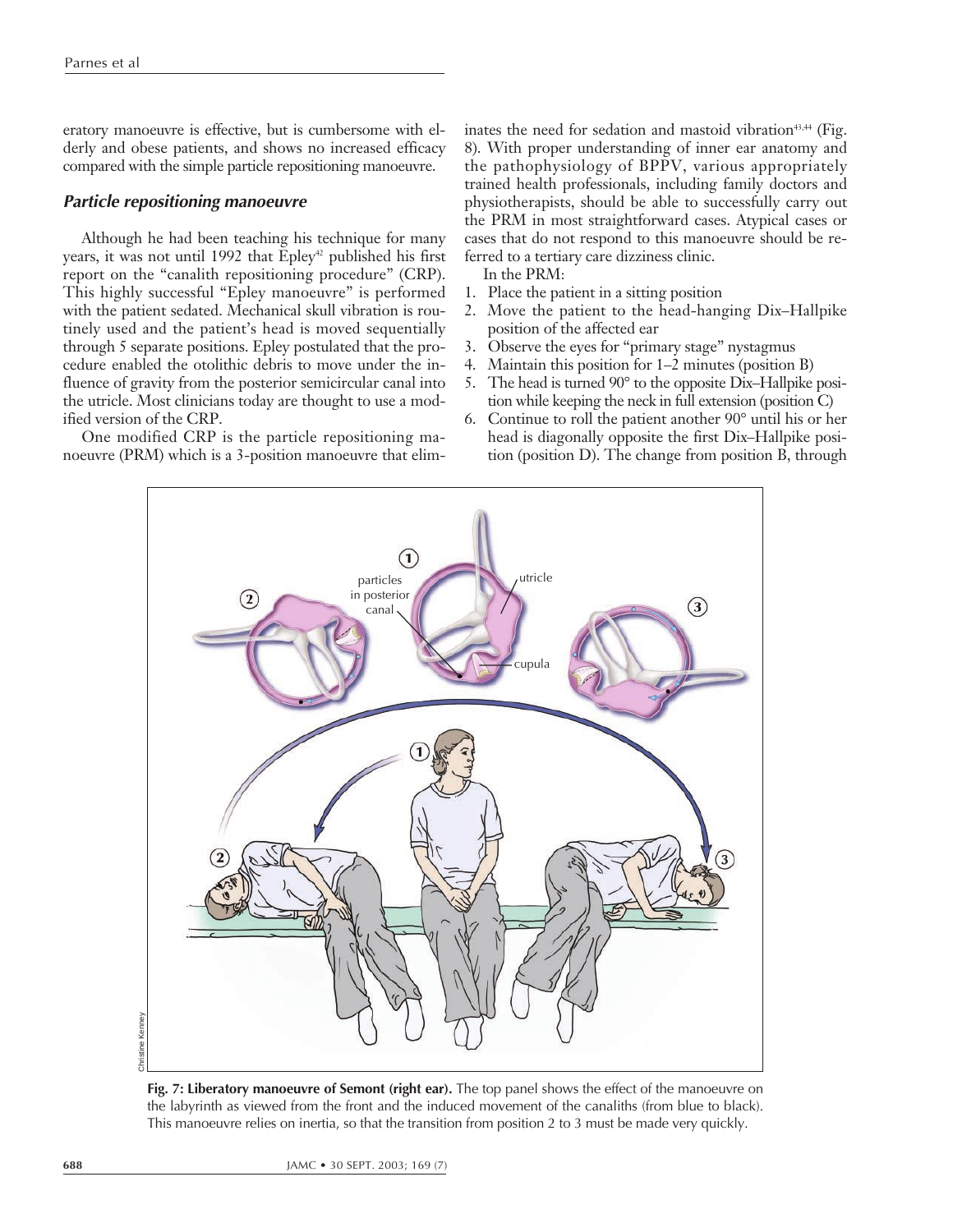C, into D, should take no longer than 3–5 seconds

- 7. The eyes should be immediately observed for "secondary stage" nystagmus. If the particles continue moving in the same ampullofugal direction, that is, through the common crus into the utricle, this secondary stage nystagmus should beat in the same direction as the primary stage nystagmus.
- 8. This position is maintained for 30–60 seconds and then the patient is asked to sit up. With a successful manoeuvre, there should be no nystagmus or vertigo when the patient returns to the sitting position because the particles will have already been repositioned into the utricle.<sup>43</sup>

Overall, the PRM should take less than 5 minutes to complete. Patients are then typically asked to remain upright for the next 24–48 hours in order to allow the otoliths to settle, so as to prevent a recurrence of the BPPV.

It is difficult to compare studies that use the repositioning manoeuvres, because they vary considerably in the length of follow-up, number of treatment sessions, number of manoeuvres per session, the use of sedation and the use of mastoid vibration. The efficacy and treatment protocols of many trials in the literature are summarized in Table 2.31,33,39,42,43,45–52 The overall response rates range from 30% to 100%. Most of these studies are case series, but Lynn and colleagues<sup>46</sup> and Steenerson and Cronin<sup>45</sup> provide good evidence from randomized studies.

#### **Lateral canal BPPV positioning techniques**

Several positioning techniques to treat lateral canal BPPV have been developed. Perhaps the most simple is the "prolonged position manoeuvre" developed by Vannucchi and colleagues.<sup>53</sup> In cases involving geotropic nystagmus, the patient lies on his or her side with the affected ear up for 12 hours. They had resolution in more than 90% of their 35 patients. Six of their patients converted to posterior canal BPPV for which they were successfully treated using standard repositioning manoeuvres.



**Fig. 8: Particle repositioning manoeuvre (right ear).** Schema of patient and concurrent movement of posterior/ superior semicircular canals and utricle. The patient is seated on a table as viewed from the right side (A). The remaining parts show the sequential head and body positions of a patient lying down as viewed from the top. Before moving the patient into position B, turn the head 45° to the side being treated (in this case it would be the right side). Patient in normal Dix–Hallpike head-hanging position (B). Particles gravitate in an ampullofugal direction and induce utriculofugal cupular displacement and subsequent counter-clockwise rotatory nystagmus. This position is maintained for 1–2 minutes. The patient's head is then rotated toward the opposite side with the neck in full extension through position C and into position D in a steady motion by rolling the patient onto the opposite lateral side. The change from position B to D should take no longer than 3–5 seconds. Particles continue gravitating in an ampullofugal direction through the common crus into the utricle. The patient's eyes are immediately observed for nystagmus. Position D is maintained for another 1–2 minutes, and then the patient sits back up to position A.  $D =$  direction of view of labyrinth, dark circle = position of particle conglomerate, open circle = previous position. Adapted from Parnes and Robichaud (Otolaryngol Head Neck Surg 1997;116: 238-43).45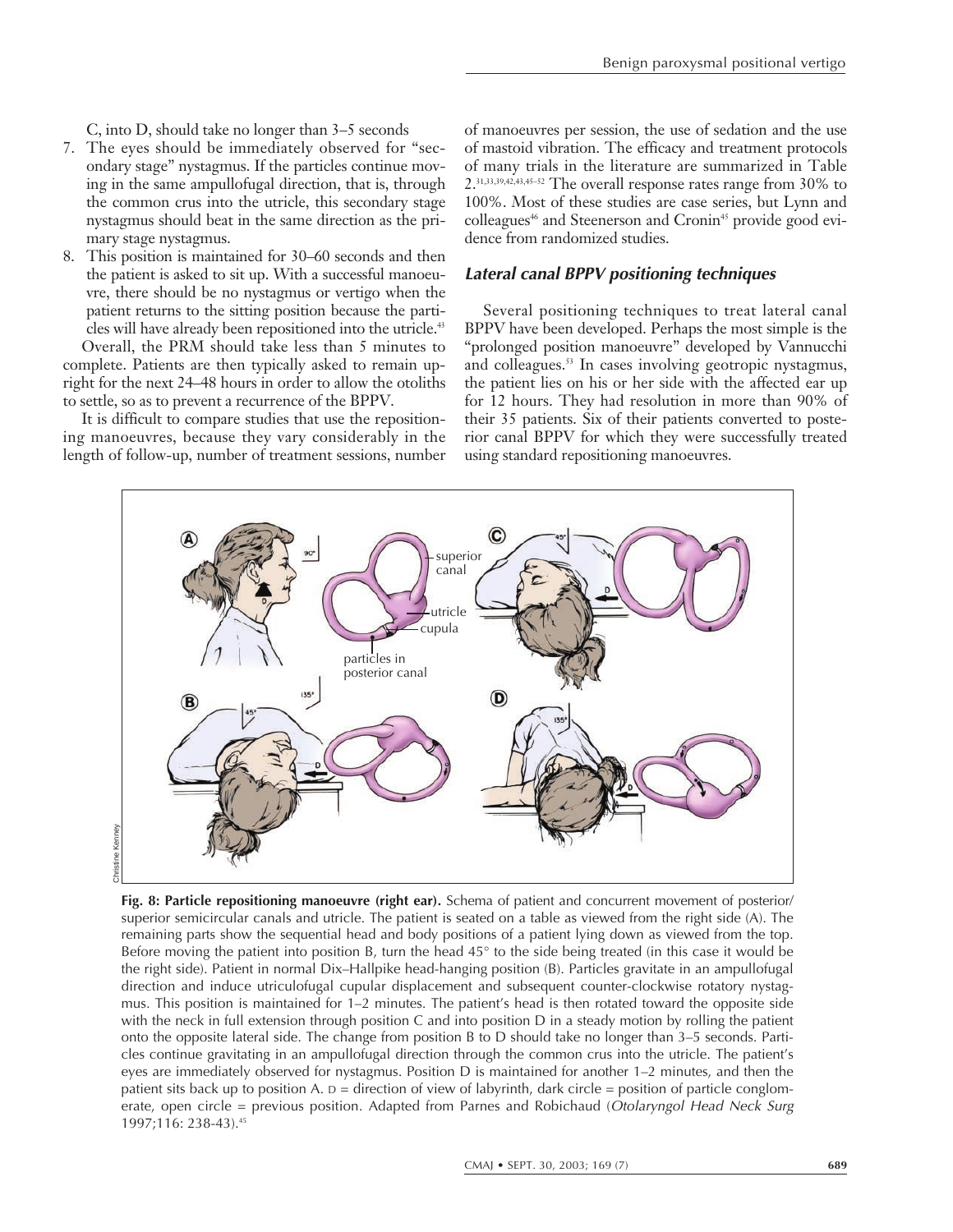The "barrel roll" was described by Epley<sup>10,54</sup> and involves rolling the patient 360°, from supine position to supine position, keeping the lateral semicircular canal perpendicular to the ground. The patient is rolled away from the affected ear in 90° increments until a full roll is completed. This is believed to move the particles out of the involved canal into the utricle. For less agile patients, Lempert and Tiel-Wilck<sup>55</sup> proposed the "log roll." Here, the patient begins with his or her head turned completely toward the affected ear. The patient is then rapidly turned away from the affected ear in 90º increments for a total of 270º, with the head being held in each position for about 1 minute. Only 2 patients were in the study, but both were completely relieved of their vertigo.

#### **Controversy**

Despite the excellent results from repositioning manoeuvres, there has been some controversy as to whether they actually have an effect other than central habituation, that is, when the brain adapts to repeated vestibular stimuli over time. In 1994, Blakley<sup>48</sup> published a trial of 38 patients randomly assigned to a particle repositioning group and a no-treatment group. No significant difference was found between the treated and nontreated groups at 1 month and, together, 89% showed some improvement. Blakley concluded that the manoeuvre was safe but did not provide any treatment benefit for BPPV. Buckingham<sup>56</sup> examined human temporal bones and attempted to demonstrate the possible paths taken by loose otoliths under the influence of gravity in different positions of the head. He found that although loose macular otoliths would tend to fall into the lumen of the utricle, they would not be returned to their original position in the macula of the utricle, which has a higher position in the vestibule. He concluded that a mechanism other than the repositioning of otoliths is responsible for the relief of BPPV seen in repositioning manoeuvres.

Although most cases of BPPV are self-limited, a number of randomized studies have shown that repositioning manoeuvres are highly effective. One group in Thailand performed a 6-month efficacy trial comparing the CRP with no treatment in patients with BPPV.57 At 1 month, vertigo resolution was significantly higher in the CRP group (94%) versus the no-treatment group, although this difference was not seen at 3 and 6 months. Lynn and colleagues<sup>46</sup> randomly allocated 36 patients to either a PRM group or placebo treatment group with assessment at 1 month by an audiologist who was unaware of the patients' treatment allocation. Resolution of vertigo was significantly higher in the PRM group (89%) compared with the placebo group (27%). Steenerson and Cronin<sup>45</sup> randomly allocated 20 patients into either a PRM or vestibular habituation group and 20 patients into a no-treatment group. At 3 months, all patients in the treatment group had resolution of their symptoms, whereas only 25% of the no-treatment group were symptom free.

| Reference                                   | No. of<br>patients | <b>Success</b><br>rate, % | Recurrence<br>rate, % | Treatment<br>sessions      | No. of<br>manoeuvres<br>per session | Post-<br>manoeuvre<br>instructions | Mastoid<br>vibration |
|---------------------------------------------|--------------------|---------------------------|-----------------------|----------------------------|-------------------------------------|------------------------------------|----------------------|
| Epley <sup>42</sup>                         | 30                 | 80                        | 30                    | Single                     | Multiple                            | Yes                                | Yes                  |
| $\mathsf{E}\mathsf{p}\mathsf{lev}^{^{42}*}$ | 30                 | 100                       | NR                    | Repeated                   | Multiple                            | Yes                                | Yes                  |
| Epley <sup>42</sup>                         | 14                 | 93                        | NR                    | NR                         | NR                                  | Yes                                | Yes                  |
| Li <sup>47</sup>                            | 10                 | 30                        | NR                    | Single                     | Single                              | Yes                                | No                   |
| Li <sup>47</sup>                            | 10                 | 100                       | NR                    | Repeated<br>with vibration | Single                              | Yes                                | Yes                  |
| Li <sup>47</sup>                            | 27                 | 92                        | NR                    | Single                     | Single                              | Yes                                | Yes                  |
| Blakley <sup>48</sup>                       | 16                 | 94                        | NR                    | Single                     | Single                              | No                                 | No                   |
| Smouha <sup>49</sup>                        | 27                 | 93                        | NR                    | Multiple                   | Multiple                            | No                                 | No                   |
| Wolf et $al^{50}$                           | 102                | 93                        | 5                     | Single                     | Single                              | Yes                                | No                   |
| Herdman et $al^{39}$                        | 30                 | 90                        | 10                    | Single                     | Single                              | Yes                                | No                   |
| Parnes and<br>Price-Jones <sup>43</sup>     | 34                 | 88†                       | 17                    | Multiple                   | Multiple                            | Yes                                | No                   |
| Weider et $al33$                            | 44                 | 88                        | 9                     | Multiple                   | Multiple                            | Yes                                | Yes                  |
| Steenerson and<br>Cronin <sup>45</sup>      | 20                 | 85                        | NR                    | Multiple                   | Multiple                            | No                                 | No                   |
| Welling and<br>Barnes <sup>51</sup>         | 25                 | 84                        | NR                    | Multiple                   | Single                              | Yes                                | No                   |
| Harvey et $al^{52}$                         | 25                 | 68                        | 20                    | Multiple                   | Single                              | Yes                                | No                   |
| Lynn et $al46$                              | 18                 | 61                        | NR.                   | Single                     | Single                              | Yes                                | No                   |

**Table 2: Efficacy of the particle repositioning manoeuvre for posterior canal BPPV**

Note:  $NR = not$  reported. Table adapted from Haynes et al.<sup>31</sup>

\*Multiple entries from the same reference indicate data extracted from a single study that used different treatments for different groups of patients.

†Excluding patients lost to follow-up.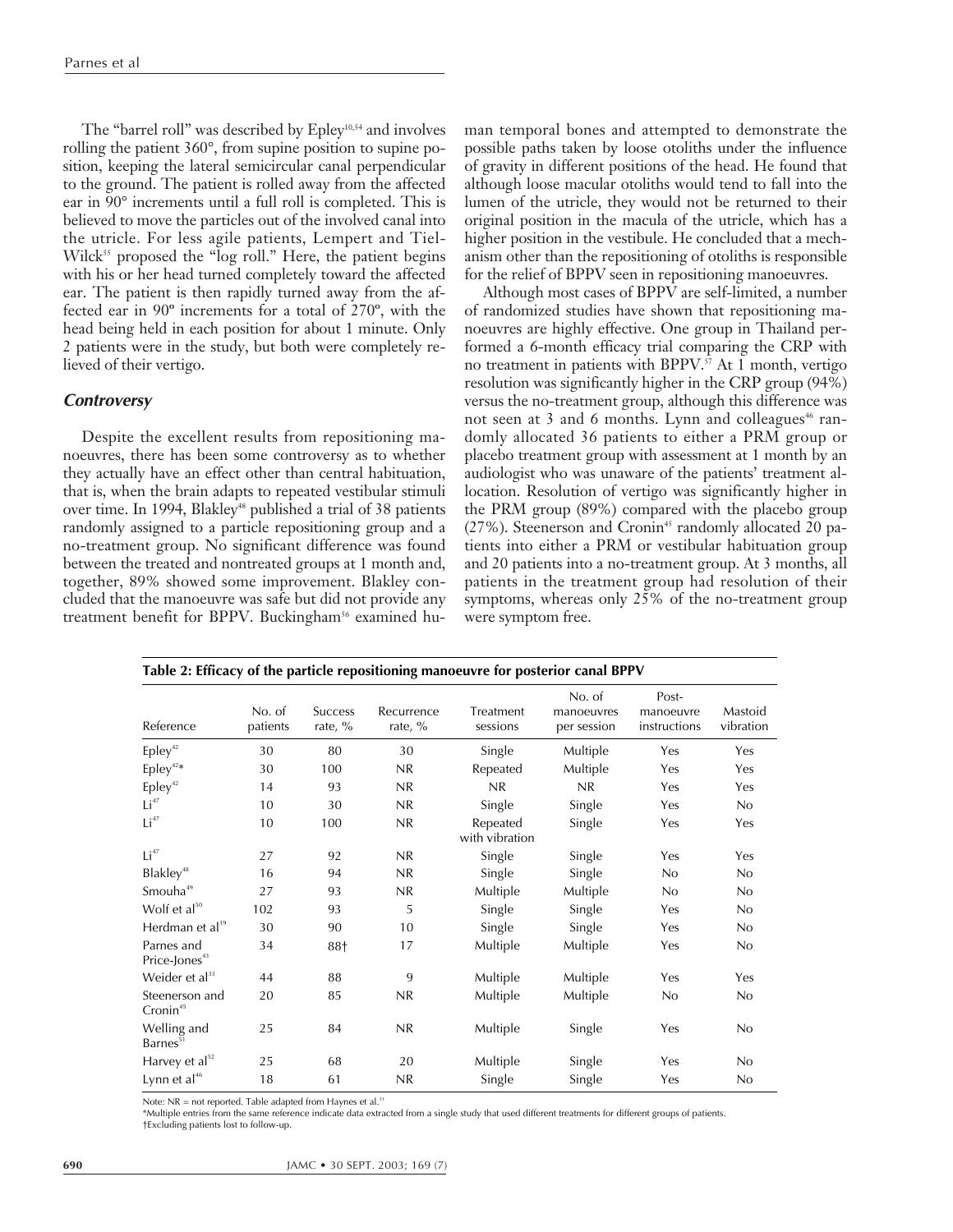#### **Factors that affect repositioning manoeuvres**

#### **Number of manoeuvres per session**

There are variations in the literature regarding how many repositioning manoeuvres are performed in each treatment session (Table 2). Some performed a set number of repositioning manoeuvres regardless of response.<sup>58</sup> However, the majority of groups are divided between performing only 1 manoeuvre per clinic visit and performing manoeuvres until there is a resolution of nystagmus or excessive patient discomfort. Our objection to repeating the manoeuvre until there is a negative Dix–Hallpike response is not knowing whether the response is abolished because of a successful manoeuvre or because of a fatigued response that occurs naturally with repeat testing. From the literature review, there does not appear to be any significant difference between these approaches in terms of shortterm effectiveness and long-term recurrence. Therefore, in our clinic, repeat manoeuvres are reserved for those patients who do not demonstrate an ipsidirectional secondary stage nystagmus or those who have a reverse-direction nystagmus at position  $D^{24}$  (Fig. 8).

#### **Skull vibration**

In Epley's original description of the CRP, $42$  he used mechanical vibration of the mastoid (skull) bone thinking that it would help loosen otolithic debris adherent to the membrane of the semicircular canal. In 1995, a study by  $Li<sup>47</sup>$  randomly assigned 27 patients to receive the PRM with mastoid vibration and 10 patients to receive the PRM without mastoid vibration. He found that the vibration group had a significantly higher rate of improvement in symptoms (92%) compared with the nonvibration group (60%). These results do not, however, compare well with the literature (Table 2) where the majority of authors who did not use mastoid vibration achieved much higher success rates. In 2000, a larger study by Hain and colleagues<sup>58</sup> reviewed 44 patients who had the PRM with mastoid vibration and 50 patients who had the PRM without mastoid vibration. There was an overall success rate of 78% with no difference in short-term or long-term outcomes between the 2 groups.

#### **Postmanoeuvre instructions**

Another area of divergence among experts involves the use of activity limitations after repositioning manoeuvres. Epley<sup>42</sup> asked his patients to remain upright for 48 hours after the CRP. In addition to remaining upright, certain investigators also request that their patients avoid lying on their affected side for 7 days. A study by Nuti and colleagues<sup>40</sup> examined 2 sets of patients following the liberatory manoeuvre. One group of patients were asked to remain upright for 48 hours, whereas a second group of patients were not given

any postmanoeuvre instructions. These 2 groups were compared retrospectively and no difference was found in shortterm vertigo control. This finding is consistent with an earlier prospective study by Massoud and Ireland,<sup>59</sup> who also demonstrated that post–liberatory manoeuvre instructions were not efficacious.

## **Surgical treatment**

BPPV is a benign disease and, therefore, surgery should only be reserved for the most intractable or multiply recurrent cases. Furthermore, before considering surgery, the posterior fossa should be imaged to rule out central lesions that might mimic BPPV.<sup>60</sup>

#### **Singular neurectomy**

Singular neurectomy, or section of the posterior ampullary nerve, which sends impulses exclusively from the posterior semicircular canal to the balance part of the brain, was popularized by Gacek $61$  in the 1970s. Although initial reports by Gacek<sup> $62$ </sup> demonstrated high efficacy, there was a significant risk of sensorineural hearing  $loss$ <sup>3</sup> and the procedure has been found to be technically demanding. It has largely been replaced by the simpler posterior semicircular canal occlusion.<sup>29</sup>

### **Posterior semicircular canal occlusion**

Parnes and McClure<sup>64–66</sup> introduced the concept of posterior semicircular canal occlusion for BPPV. Obstruction of the semicircular canal lumen is thought to prevent endolymph flow. This effectively fixes the cupula and renders it unresponsive to normal angular acceleration forces and, more importantly, to stimulation from either free-floating particles within the endolymph or a fixed cupular deposit. Until the advent of this procedure, invasive inner ear surgery was felt to be too risky to otherwise normalhearing ears. However, Parnes and McClure<sup>67</sup> laid the groundwork for this procedure in an animal model by demonstrating its negligible effect on hearing.

The procedure is performed under general anesthetic and should take no longer than 2–3 hours. Using a 5–6-cm postauricular incision, the posterior canal is accessed through a mastoidectomy. With the use of an operating microscope and drill, a  $1-mm \times 3-mm$  fenestration is made in the bony posterior canal. A plug, fashioned from bone dust and fibrinogen glue, is used to occlude the canal. Most patients stay in hospital for 2–3 days after this procedure. Because the occlusion also impairs the normal inner ear physiology, all patients are expected to have postoperative imbalance and disequilibrium. For most people, the brain adapts to this after a few days to a few weeks, with vestibular physiotherapy hastening this process.

In 2001, Agrawal and Parnes<sup>8</sup> published a series of cases of 44 occluded posterior canals in 42 patients. All 44 ears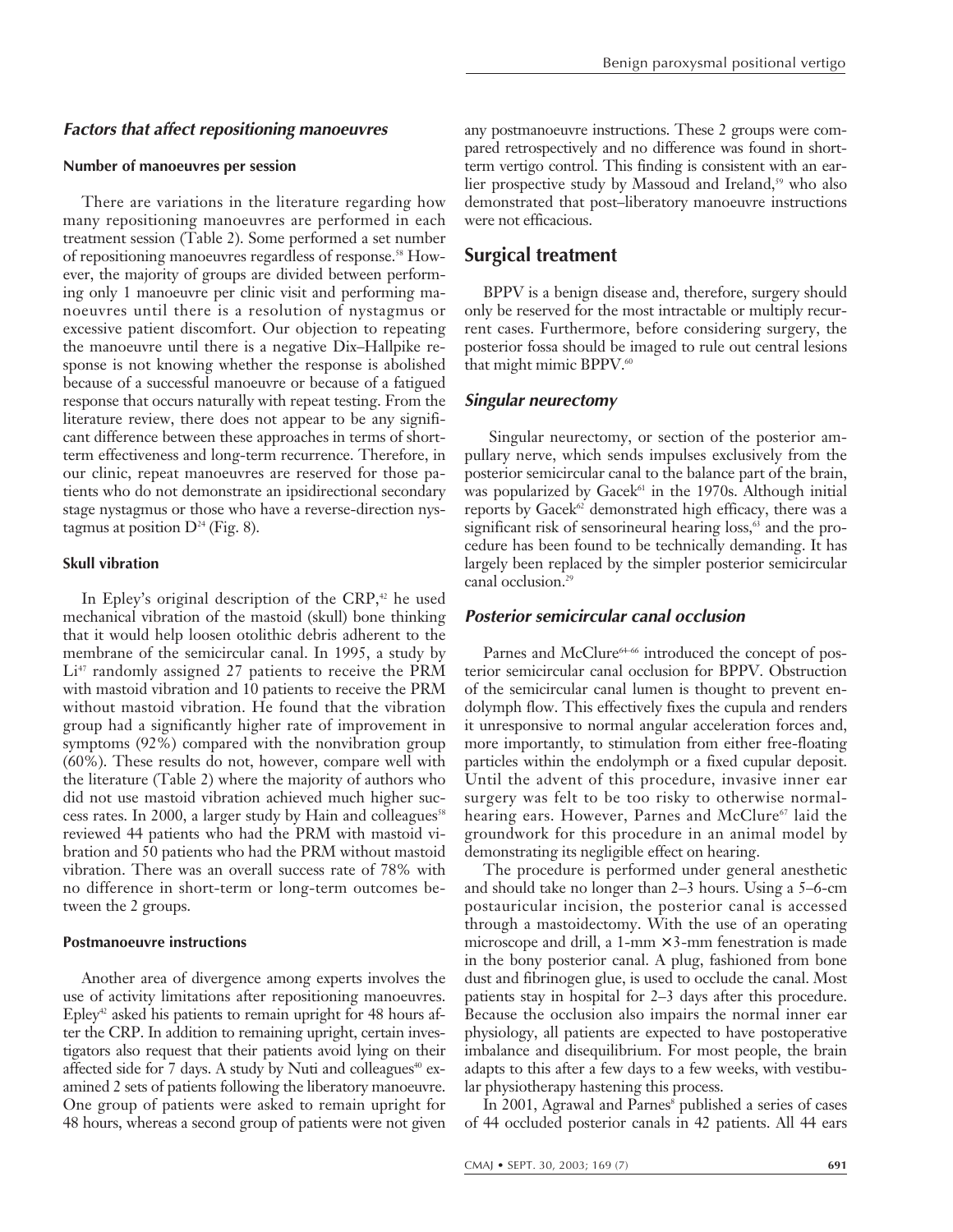were relieved of BPPV, with only 1 having a late atypical recurrence. Of the 40 ears with normal preoperative hearing, 1 had a delayed (3-month) sudden and permanent profound loss, whereas another had mild (20 dB) hearing loss.

Further studies by Pace-Balzan and Rutka,<sup>68</sup> Dingle and colleagues,<sup>69</sup> Hawthorne and el-Naggar,<sup>70</sup> Anthony,<sup>71</sup> and Walsh and colleagues<sup>72</sup> have supported the safety and efficacy of this procedure. In most otology clinics, posterior semicircular canal occlusion has become the surgical procedure of choice for intractable BPPV.

#### **Conclusion**

Patients with BPPV present with a history of brief, episodic, position-provoked vertigo with characteristic findings on Dix–Hallpike testing. Whereas a variety of positional manoeuvres have been described, PRM (Fig. 8) is a simple effective treatment for most patients with objective or subjective BPPV. Current evidence does not support the routine use of skull vibration with repositioning. Although most clinicians are still advising patients to remain upright for 24–48 hours after repositioning, recent evidence suggests that this is unnecessary. In addition, the literature is equivocal regarding the ideal number of repositioning manoeuvres to perform per treatment session. To date, no factors have been identified to indicate an increased risk of BPPV recurrence after successful repositioning, however, the association between BPPV recurrence and migraine warrants further investigation. For the small group of patients with classic posterior canal BPPV who do not respond to repositioning, posterior canal occlusion is a safe and highly efficacious procedure.

#### This article has been peer reviewed.

All authors are with the Department of Otolaryngology, University of Western Ontario, London, Ont.

#### Competing interests*:* None declared.

Contributors*:* Dr. Atlas was responsible for the initial literature review and first draft. Dr. Agrawal performed a more in-depth review and major manuscript revision. Dr. Parnes supervised and finalized the manuscript and, with the illustrator, created the figures. All authors gave final approval to the published version.

#### **References**

- 1. Katsarkas A. Benign paroxysmal positional vertigo (BPPV): idiopathic versus
- post-traumatic. *Acta Otolaryngol* 1999;119(7):745-9. 2. Bárány R. Diagnose von Krankheitserschernungen in Bereiche des Otolithenapparates. *Acta Otolaryngol (Stockh)* 1921;2:434-7.
- 3. Dohlman G. Investigators in the function of the semicurcular canals. *Acta Otolaryngol Suppl (Stockh)* 1944;51:211.
- 4. Hall SF, Ruby RR, McClure JA. The mechanics of benign paroxysmal vertigo. *J Otolaryngol* 1979;8(2):151.
- 5. Parnes LS, McClure JA. Free-floating endolymph particles: a new operative finding during posterior semicircular canal occlusion. *Laryngoscope* 1992;102 (9):988-92.
- 6. Schuknecht HF. Cupulolithiasis. *Arch Otolaryngol* 1969;90:765.
- 7. Schuknecht HF, Ruby RR. Cupulolithiasis. *Adv Otorhinolaryngol* 1973;20:434.
- 8. Agrawal SK, Parnes LS. Human experience with canal plugging. *Ann N Y Acad Sci* 2001;942:300-5.
- 9. Epley JM. New dimensions of benign paroxysmal positional vertigo. *Otolaryngol Head Neck Surg* 1980;88:599-605.
- 10. Epley JM. Human experience with canalith repositioning maneuvers. *Ann N*

*Y Acad Sci* 2001;942:179-91.

- 11. Cohen B, Suzuki JI, Bender MB. Eye movements from semicircular canal nerve stimulation in the cat. *Ann Otolaryngol* 1964;73:153-69.
- 12. Uno A, Moriwaki K, Kato T, Nagai M, Sakata Y. [Clinical features of benign paroxysmal positional vertigo]. *Nippon Jibiinkoka Gakkai Kaiho* 2001;104:9-16.
- 13. Nedzelski JM, Barber HO, McIlmoyl L. Diagnoses in a dizziness unit. *J Otolaryngol* 1986;15:101-4.
- 14. Mizukoshi K, Watanabe Y, Shojaku H, Okubo J, Watanabe I. Epidemiological studies on benign paroxysmal positional vertigo in Japan. *Acta Otolaryngol Suppl* 1988;447:67-72.
- 15. Baloh RW, Honrubia V, Jacobson K. Benign positional vertigo: clinical and oculographic features in 240 cases. *Neurology* 1987;37:371-8.
- 16. Bourgeois PM, Dehaene I. Benign paroxysmal positional vertigo (BPPV). Clinical features in 34 cases and review of literature. *Acta Neurol Belg* 1988;88:65-74.
- 17. Oas JG. Benign paroxysmal positional vertigo: a clinician's perspective. *Ann N Y Acad Sci* 2001;942:201-9.
- 18. Oghalai JS, Manolidis S, Barth JL, Stewart MG, Jenkins HA. Unrecognized benign paroxysmal positional vertigo in elderly patients. *Otolaryngol Head Neck Surg* 2000;122:630-4.
- 19. Karlberg M, Hall K, Quickert N, Hinson J, Halmagyi GM. What inner ear diseases cause benign paroxysmal positional vertigo? *Acta Otolaryngol* 2000;120:380-5.
- 20. Hughes CA, Proctor L. Benign paroxysmal positional vertigo. *Laryngoscope* 1997;107:607-13.
- 21. Gross EM, Ress BD, Viirre ES, Nelson JR, Harris JP. Intractable benign paroxysmal positional vertigo in patients with Ménière's disease. *Laryngoscope* 2000;110:655-9.
- 22. Ishiyama A, Jacobson KM, Baloh RW. Migraine and benign positional vertigo. *Ann Otol Rhinol Laryngol* 2000;109:377-80.
- 23. Lempert T, Leopold M, von Brevern M, Neuhauser H. Migraine and benign positional vertigo. *Ann Otol Rhinol Laryngol* 2000;109:1176.
- 24. Atlas JT, Parnes LS. Benign paroxysmal positional vertigo: mechanism and management. *Curr Opin Otolaryngol Head Neck Surg* 2001;9:284-9.
- 25. Atacan E, Sennaroglu L, Genc A, Kaya S. Benign paroxysmal positional vertigo after stapedectomy. *Laryngoscope* 2001;111:1257-9.
- 26. Collison PJ, Kolberg A. Canalith repositioning procedure for relief of post-
- stapedectomy benign paroxysmal positional vertigo. *SDJ Med* 1998;51(3):85-7. 27. Kentala E, Pyykko I. Vertigo in patients with benign paroxysmal positional vertigo. *Acta Otolaryngol Suppl* 2000;543:20-2. 28. Dix MR, Hallpike CS. Pathology, symptomatology and diagnosis of certain
- disorders of the vestibular system. *Proc R Soc Med* 1952;45:341.
- 29. Schessel DA, Minor LB, Nedzelski JM. Ménière's disease and other peripheral vestibular disorders. In: Cummings, editor. *Otolaryngology - head & neck surgery*. Vol. 4. St. Louis: Mosby; 1998.
- 30. Dumas G, Charachon R, Lavieille JP. Benign positioning vertigo (BPV) and three-dimensional (3-D) eye movement analysis. *Acta Otorhinolaryngol Belg* 1998;52:291-307.
- 31. Haynes DS, Resser JR, Labadie RF, Girasole CR, Kovach BT, Scheker LE, et al. Treatment of benign postional vertigo using the semont maneuver: efficacy in patients presenting without nystagmus. *Laryngoscope* 2002;112:796-801.
- 32. Tirelli G, D'Orlando E, Giacomarra V, Russolo M. Benign positional vertigo without detectable nystagmus. *Laryngoscope* 2001;111:1053-6.
- 33. Weider DJ, Ryder CJ, Stram JR. Benign paroxysmal positional vertigo: analysis of 44 cases treated by the canalith repositioning procedure of Epley. *Am J Otol* 1994;15:321-6.
- 34. McClure JA, Willett JM. Lorazepam and diazepam in the treatment of benign paroxysmal vertigo. *J Otolaryngol* 1980;9:472-7.
- 35. Brandt T, Daroff RB. Physical therapy for benign paroxysmal positional vertigo. *Arch Otolaryngol* 1980;106:484-5.
- 36. Banfield GK, Wood C, Knight J. Does vestibular habituation still have a place in the treatment of benign paroxysmal positional vertigo? *J Laryngol Otol* 2000;114:501-5.
- 37. Semont A, Freyss G, Vitte E. Curing the BPPV with a liberatory maneuver. *Adv Otorhinolaryngol* 1988;42:290-3.
- 38. Norre ME, Beckers A. Comparative study of two types of exercise treatment for paroxysmal positioning vertigo. *Adv Otorhinolaryngol* 1988;42:287-9.
- 39. Herdman SJ, Tusa RJ, Zee DS, Proctor LR, Mattox DE. Single treatment approaches to benign paroxysmal positional vertigo. *Arch Otolaryngol Head Neck Surg* 1993;119:450-4.
- 40. Nuti D, Nati C, Passali D. Treatment of benign paroxysmal positional vertigo: no need for postmaneuver restrictions. *Otolaryngol Head Neck Surg* 2000;122:440-4.
- 41. Cohen HS, Jerabek J. Efficacy of treatments for posterior canal benign paroxysmal positional vertigo. *Laryngoscope* 1999;109:584-90.
- 42. Epley JM. The canalith repositioning procedure: for treatment of benign paroxysmal positional vertigo. *Otolaryngol Head Neck Surg* 1992;107:399-404.
- 43. Parnes LS, Price-Jones RG. Particle repositioning maneuver for benign paroxysmal positional vertigo. *Ann Otol Rhinol Laryngol* 1993;102:325-31. 44. Parnes LS, Robichaud J. Further observations during the particle reposition-
- ing maneuver for benign paroxysmal positional vertigo. *Otolaryngol Head Neck Surg* 1997;116: 238-43.